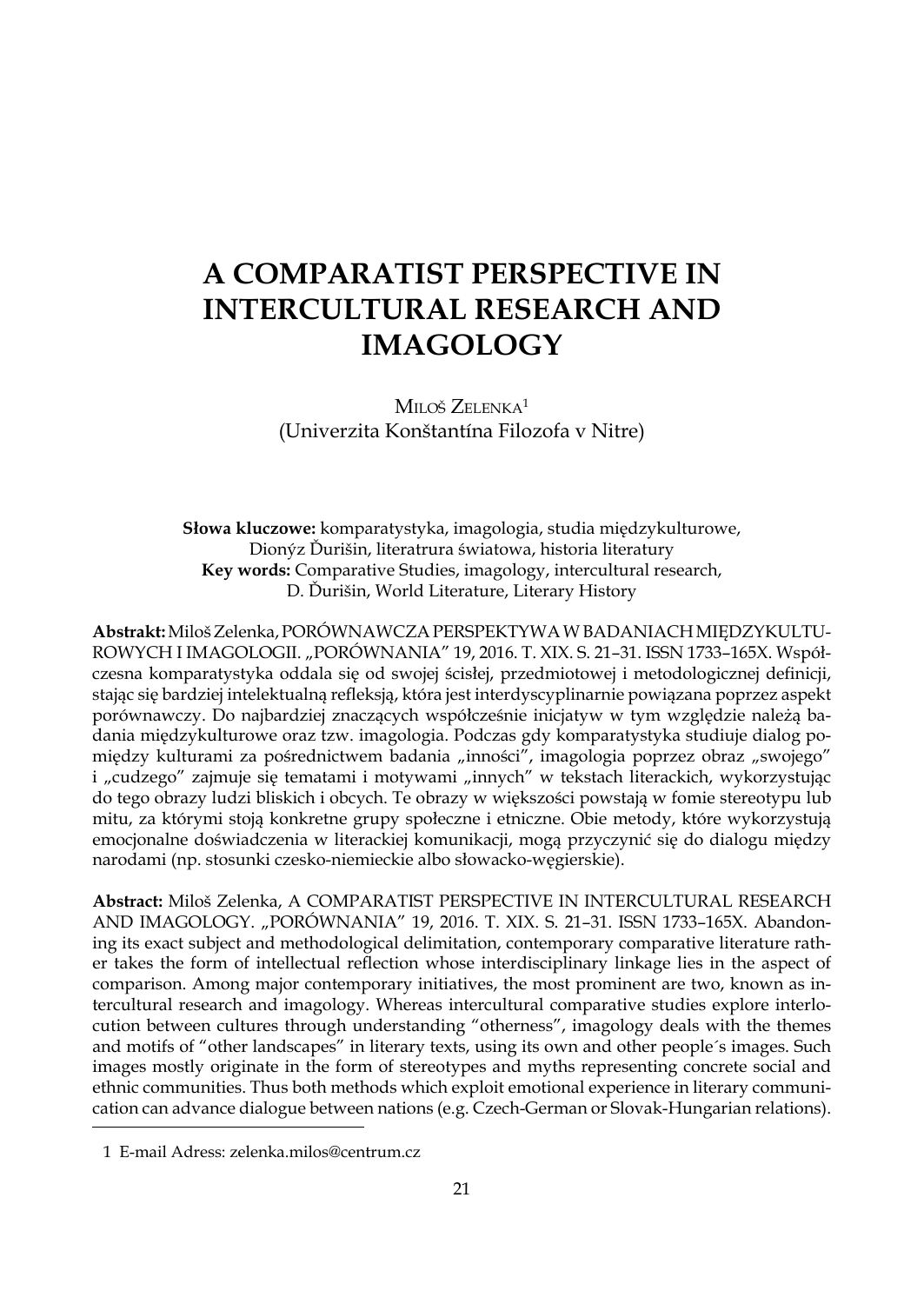Present-day comparative study abandons its traditional boundaries and, ceasing to be an institutionalised university discipline, it becomes a new mode of reading and interpretation, a specific type of intellectual reflection which communicates different spheres of knowledge. The Italian theorist Vittorio Strada assumes that comparative study implies an individually moulded view of the world which moves "on the point of intersection of several polymorphous and mutually unrelated loci in culture and literature" (Strada 513)*.* Comparative literature thus cannot be considered a strictly defined, canonised science requiring a particular method (Guillén 413–415), but more emphasis is to be put on the protection of its boundaries against abstracted philosophical speculations moving away from the material. Peter V. Zima points out that comparative literary study must pursue continual theoretical substantiation of its foundations (Zima 2005: 47–62). Hence comparative study can hardly be replaced by literary sociology, cultural semiotics or media science, or dissolved in culturology or translatology; of all things, it should remain literary scholarship which does not shrink from entering the dialogue with other humanities. This concept regards comparative study as a form of dialogue leading to understanding one's own cultural identity, and difference as well, and so with respect to the varying subject and diverse methods of research, it does not represent an independent, special field of science. Rather it implies free delimitation of the values inherent in critical reflections where the comparative principle follows the horizon of wide-ranging cultural lines and paradigms and, terminologically, does not leave the area of regulative ideas. Comparative study should be developed deliberately as a metatheory (Kasperski 331–356) which gives up the partiality of empire and moves on the edge of terminality, interdisciplinarity and contacts of specific discourses; at the same time, comparative study must respect the integrity of the fields of science from which it draws its inspiration. It is its metatheoretical status that enables comparative study to reinterpret the contemporary labyrinth of literary scholarship as it communicates relations between its detailed segments, which often function independently. The Polish Slavonic scholar Bogusław Bakuła postulates an interesting thesis that comparative study comes out as an independent discipline at the level of metatheory and methodological presentation, and loses this status on approaching empire, i.e. textological researches or concrete analyses of an artefact (Bakuła 21–27).

One of the methodological initiatives of present-day comparative thought is represented by intercultural comparative study, which combines textual reality with researches into intercultural dialogue, multiculturalism and the philosophy of culture, mostly through hermeneutical impulses (Zelenka 2002: 34–58). Cultural comparative study then becomes the teaching of mutuality (reciprocity) whose interpretion of literary interaction or contact with "another" is grounded in comprehension; it investigates the processes and mechanisms of trading literary texts between cultures, explaining their differences in the area of mutuality and "creolisation" (Kučera 15–27). The roots of this process can be found in the stimuli for-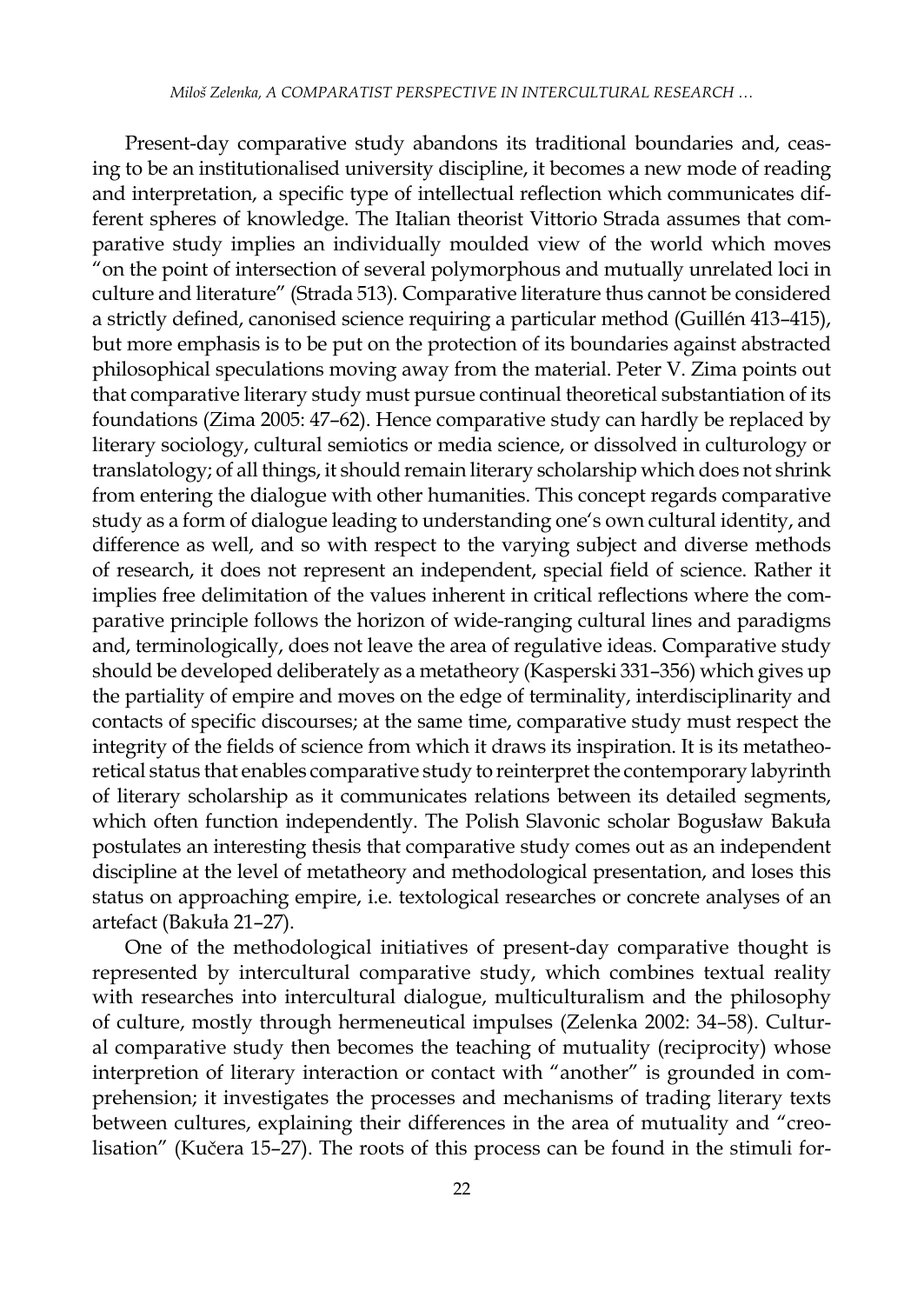### *PORÓWNANIA* XIX, 2016

mulated by Mikhail Bakhtin, a literary comparatist who pioneered the principles of dialogism, co-existence and encounter as a common denominator of phenomena characteristic of human existence. The Italian comparatist Armando Gnisci provocatively labelled comparative study as "practical didactics" expressing the very nature of literary study (Gnisci IX-XXI). His notion of comparative study, in contrast to the structural-morphological concept embraced by Central European scholarship, represents a certain ideological construct which emphasises reciprocity and complementarity of literary phenomena, namely by accentuating their differences and unsystematic dissimilarities. The comparative scholar is placed "amidst" affairs and events as a herald of hermeneutic peace, that is to say of mutual listening, which materialises through reading, learning and translating, and at the end of which is the noetic charge of new knowledge, or a pure pleasure from communication. Gnisci characterises this process as "hospitality culture" which emerges when the interpreting subject willingly accepts "the participation of the strange" in himself, when "the strangeness" becomes our spiritual foundation. In principle, mutual communication, transfer, exchange and translation of differences materialise in the course of mingling, touching or mixing (whereas Tzvetan Todorov metaphorically likens comparative scholars to homeless people and nomads, Gnisci views them as mestizoes, transsexuals and androids), which is a natural negation of the traditional Europocentric notion of the binary opposition between the centre and the periphery.

Intercultural comparative study not only explores the dialogue between cultures, but it also attempts to draw their boundaries. As intercultural are deemed mostly those literatures that thematise or cross the borders between cultures and subcultures, such as postcolonial literatures, literatures of ethnic minorities (microliteratures), migrant literatures, exile literature, etc. Correspondingly, it is necessary to examine how these "microliteratures" have developed their intercultural potential aesthetically, what intercultural effect their regional impulse exerts, for example, as regards poetology. Zima, the Austrian comparatist of Czech descent, finds the deficiency of present-day comparative study in slackening interdisciplinary dialogue, namely in losing contact with the humanities developing the method of comparison, such as comparative sociology, semiotics, contrastive linguistics, comparative pedagogy, and others. He conceives the discourse of literary history as a semiotic-narrative structure related within a specific sociolect and in accordance with particular group or individual interests. In this concept, comparative study represents a comparative, cultural and critical metatheory whose subject would be cultural and linguistic interferences in literature and theory.

The intercultural concept of comparative literary study highlights the aspect of receptive openness and communicative permeability of circulating texts and ideas. World literature thus changes not into a closed complex of forms and structures, but rather into an interliterary network of equal values which is instrumental in the nonviolent dialogue of worlds and cultures. Dionýz Ďurišin, the Slovak theoretician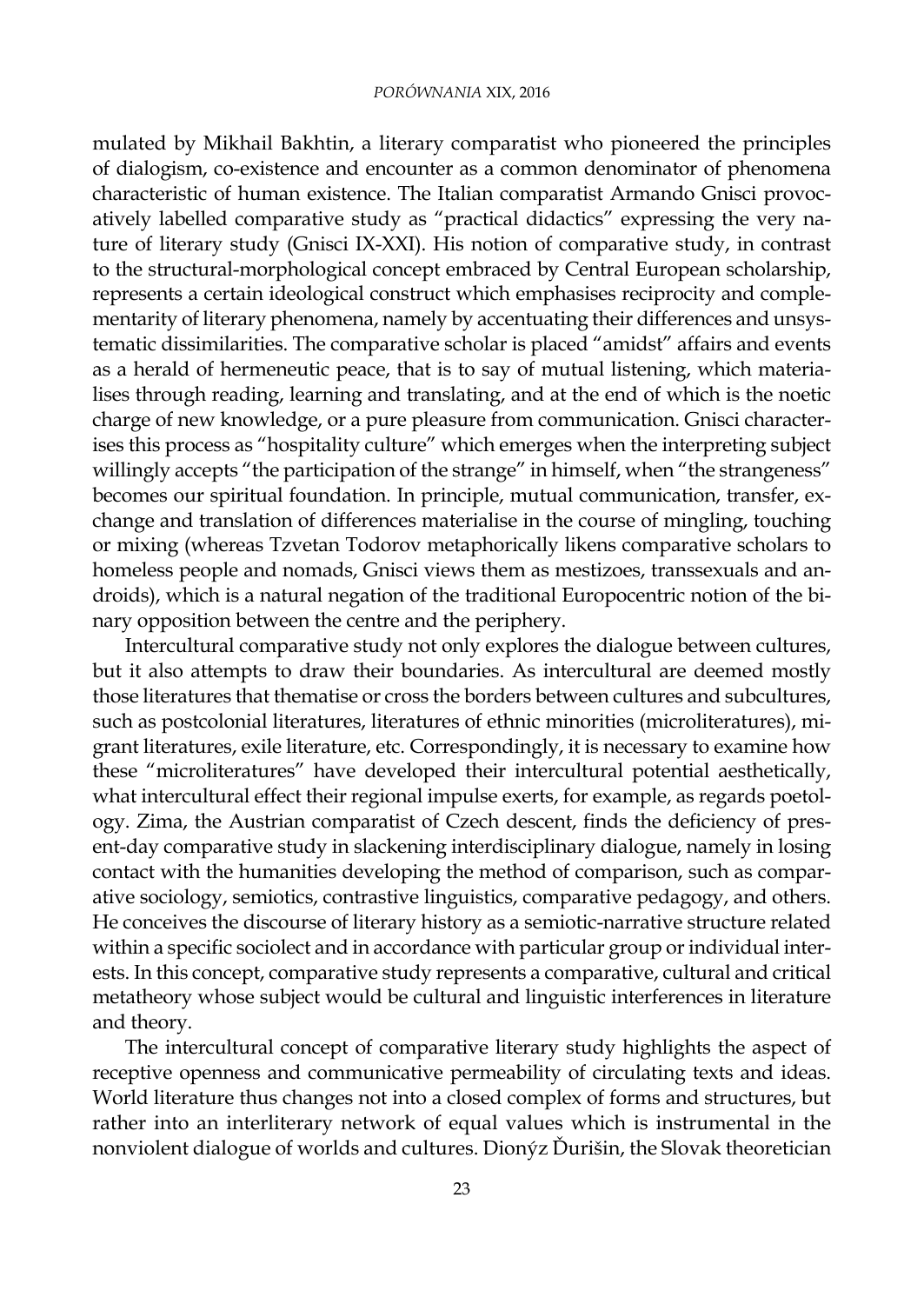of interliterariness, points out that the "interliterary network" is conditioned by the complementarity of both purely intraliterary contactual-developmental agents and extraliterary contacting elements (Ďurišin 2000: 29–39). Whereas the former prevail in ethnic-linguistic communities, geographic-societal determinants come to the fore predominantly in centrisms. These, as natural forms of existence and functioning of world literature are rooted in Jauss' receptive aesthetics, based on the accommodating strategy of the recipient, on the horizons of his expectations (Koprda 153–168). Whereas in centrisms individual literatures are "neighbours", touching one another geographically and communicatively and getting to know one another metonymically in their own interest, which can even be discontinuous, the interliterary communication in communities is motivated metaphorically, because reception is based on the influence of transformational automatism. Ďurišin's division of great interliterary processes into interliterary communities and interliterary centrisms is, at the same time, discrimination between metaphorical intraculturality and metonymical interculturality. Basically, this discrimination results in two contradictory, mutually complementary, models of world literature: one, based on interliterary communities, reduces world literature to monocultural unity; the other, grounded in the theory of centrisms, postulates world literature, owing to the receptive aspect, as imaginary polycentric set preserving the individuality of single parts. In the comparatist systematics, the "world quality" refers to an open form of receptiveness, diffusing namely external contact agents, which, according to the American comparatist scholar Earle Miner, determine the intercultural nature of "interliterary network". The "world quality" may arise from subjective interpretational activity, but also from the ability of a literary phenomenon to simply accept a receptive stimulus positively.

Intercultural comparative study thus overcomes limitations that are typical of national philologies, e.g. the attempt to establish `European' literature as a separate subject of study shows preference to literary creations of geographical regions, which are deemed literary areas and whose analysis within the context the study of national literatures is very difficult. It can be objected that European literature supresses the specific character of its national segments. In the intercultural concept, however, national literatures are not the only guiding points, rather, these are cultural regions, which are not limited by political frontiers or ethnic-linguistic barriers. As a classical example can serve Central Europe, a heterogeneous, Slavonic/ non-Slavonic area encompassing in its small space a great variety of ethnics, creeds and poetics whose literary and intercultural communication is analogical. Gayatri Ch. Spivak, the American comparative scholar of Bengali origin, in her book *Death of a Discipline* says that, overseen by powerful American elites, intercultural research in the past was focused on the "grey zones" of mixed cultures with undemocratic political and economic systems known as areas of international tensions. On that account, the reformed cultural studies should avoid bringing individual national liter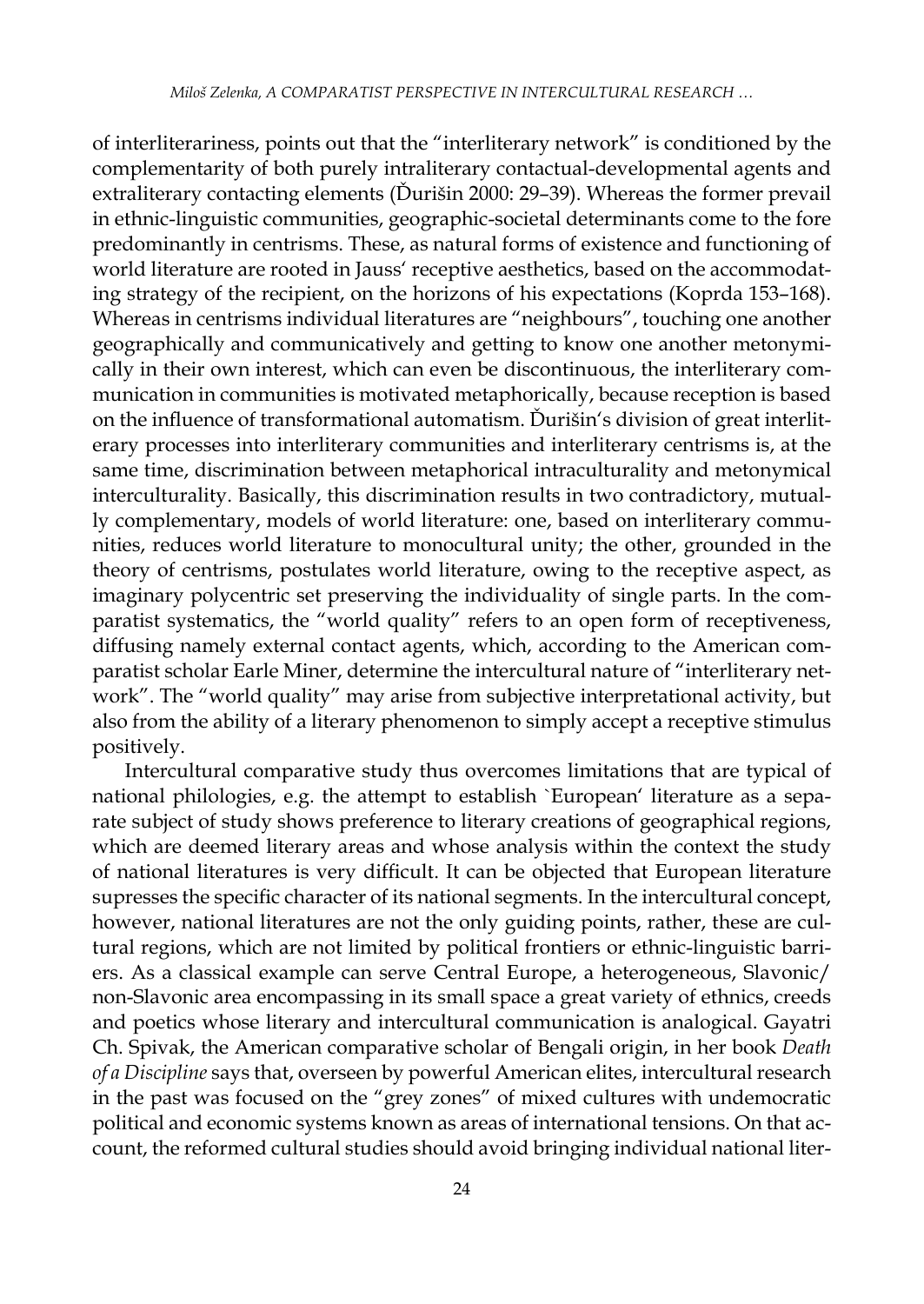atures or literatures in particular countries or patriotic literatures into confrontation; rather, they should proceed to exploring all of these segments as multicultural entities, instead of subordinating cultural researches to the interests of the researcher and the culture that backs such study.

Similarly, Susan Bassnett in his *Comparative Literature. A Critical Introduction*  warns that traditional comparative literature declines because of its inability to adapt to cultural changes. Cultural studies must give precedence to the classical canon over the canon of national literature and redefine the method which would involve a critique of various fields. Since the literary and sociological study of culture goes its own way, without any theoretical anchor, cultural processes do not meet the demands presented on them by `academic scholarship'. Miner mentions three types of intercultural comparison (Miner 1999: 161–179): the first is based on proving the "otherness" through partial similarity. A familiar aspect of one culture is used to explain things that are less known in a different culture. The second method is grounded in exploring analogical functions in different contexts. The third method analyses a literary phenomenon whose morphology is identical in many cultures. It does not mean disclosing identity but cognition of commensurability or comparability based on diversity. And it is this - probably the most progressive mode of intercultural examination that justifies the premise that comparative literary research into the influence and "literary contact" does not need any metonymic "neighbourhood", i.e. geographical vicinity. Through creating a theoretical framework, intercultural researches then do not depend on genetic touch or empirical reception and are free to postulate universal propositions.

By the same token, Claudio Guillén, who refuses to comprehend literary history as bringing back an exhausted structure, discriminates three types of comparative study based on different models (resources) of supranationality. The first supranationality results from a genetic contact of diverse national cultures. The second is produced by typological links and explores literary phenomena from different cultural spheres which, although genetically independent, are determined by common social and historical conditions. The third supranationality materialises in a theoretical model, conceived by Guillén as an open conflict of history and criticism with theory. The comparatist verifies theoretical propositions not with the aim to confirm or negate them, but rather to develop and modify them. In this respect, Guillén often quotes Ďurišin, referring to his typological researches, which do not involve direct contact. The scholar's assertion that supranational textual collections can be produced with the help of extracontactual theoretical criteria (theory of culture; mythology; religion; linguistic, sociological and anthropological models, etc.) is valid only on condition that each phenomenon, element or work in such a collection is in empirically conclusive contact with the other works. Guillén's methodological position is unambiguously anti-Derridian and defensive against some present-day poststructuralist concepts. Literary history is not a history of restoring an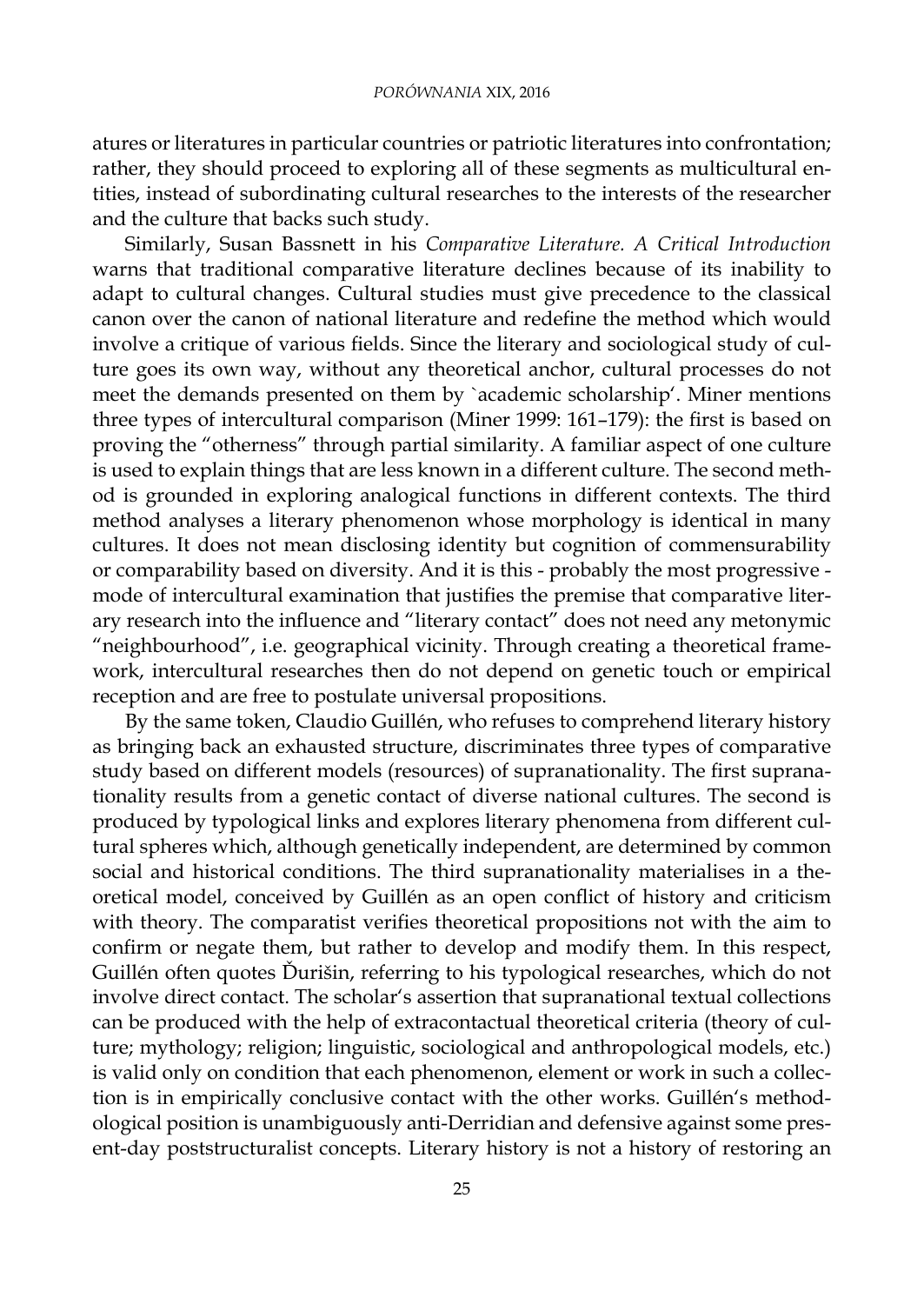exhausted structure, rather it is a dialectical search (Guillén refers here to the ability to perceive the complexity and mutability of the world), which permanently locates literary and cultural reality beween unity and diversity. The polarity between them is distinguishable, according to Guillén, particularly in one of the most productive types of modern comparative research, namely in East-West Studies, which integrate for example East European (Slavonic) literatures or Chinese and Japanese literatures into the world literary circulation while not imposing any universal order or norm derived from western Europocentrism. This violates the principle of paralellism between expression and content, which was anticipated by Jacobson and deemed as the ontological basis of a sign; e.g. Chinese poetry - positively older than European poetry - is based on formal virtuosity, namely variance in expression, which in principle ceases to be parallelistic.

Intercultural studies are interconnected with , imagology', a discipline of literary scholarship which through the image (les images) of another (heteroimages) and of itself (autoimages) explores the *topos* of "another" in literary texts. These images mostly assume the character of stereotypes, myths, prejudices and clichés, and instead of offering a direct and mimetic reflection of reality, they rather express power interests and intellectual discourse of diverse ethnical and social groupings. Authors like to depict foreigners and foreign countries in order to emphasise not only closeness and understanding, but mainly the "otherness" of values and aesthetic tastes, or even superiority. Thus both individuals and social groups in the cognitive process do not objectively portray the substance or segments of extratextual reality, but through metaposition, i.e. linguistic and syntactic periphrases, create an ideological construction of the world. Obviously, imagological analyses can become a corrective to common sphere of research, which Paul van Tieghem labelled "littérature comparée" (compared literature). The stimulating nature of research on "national" myths or illusions through artistic (fictional) texts and the confrontation of "images", for example between neighbouring countries, points, as mentioned above, to certain independence of the outer (real) world, giving evidence of the aesthetics of identity and alterity in the interliterary space of a particular area.

The historical roots of imagology as a specific method lie at the beginning of the 1960s, when Konrad Adenauer and Charles de Gaulle laid the symbolic foundations of European integration which was unworkable without facing the traditional French-German reality, or rather without "transferring" it from the politically ideological level to the sphere of intellectual discourse. There is no need to emphasise what effect this approach to interliterary study has upon the compelling extension of national literature within the area of Central Europe (e.g. Czech-German or Slovak-Hungarian relations). The very term imagology modified by the adjective "comparatist" was first used in 1966 by Hugo Dyserinck, one of the originators of this method, in his study *Zum Problem der "images" und "mirages" und ihrer Untersuchung im Rahmen der vergleichenden Literaturwissenschaft* (Dyserinck 1996: 107–120)*.* He bor-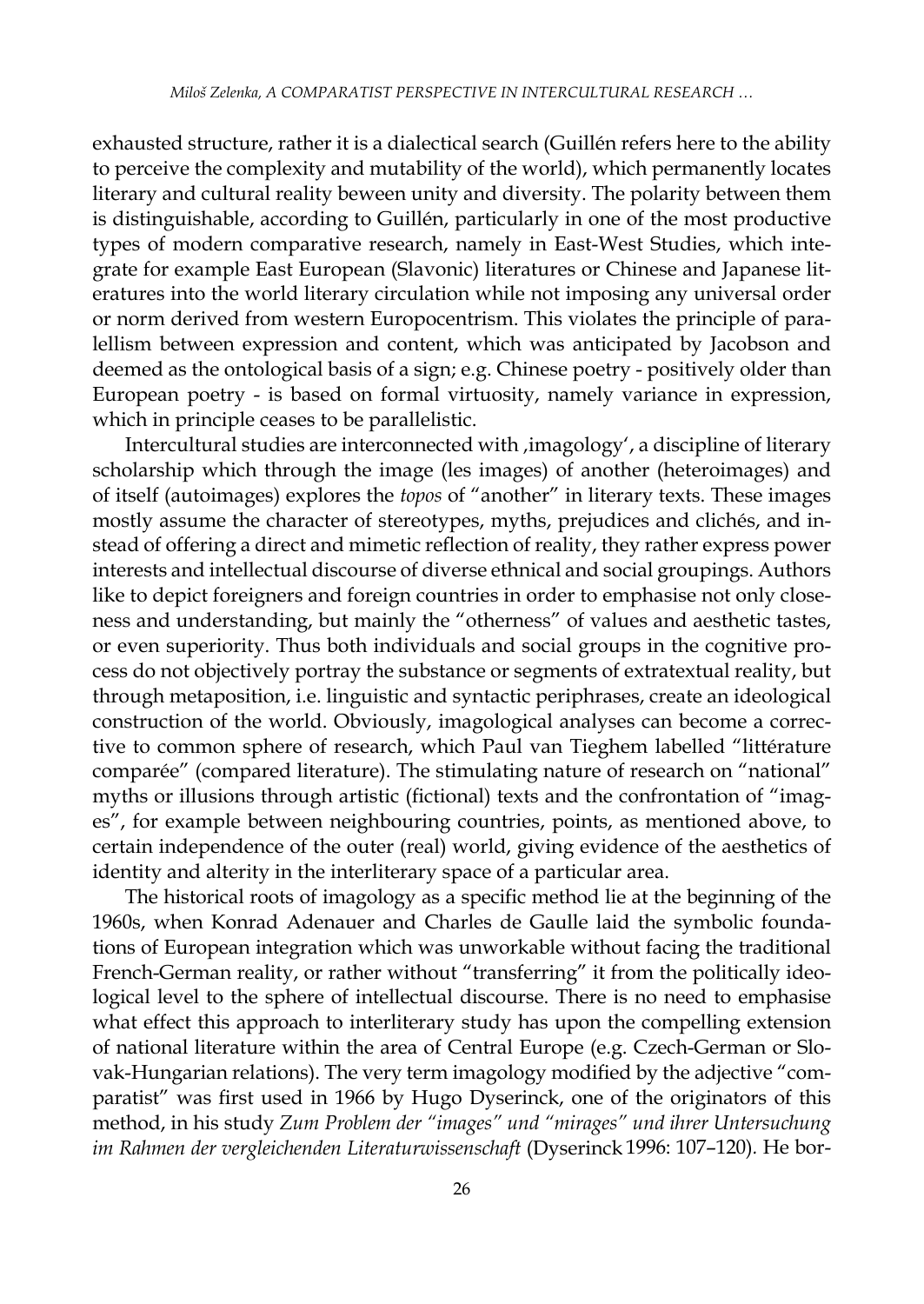## *PORÓWNANIA* XIX, 2016

rowed it from a text authored by the French ethnologist Olivier Brachveld, who claimed that social groups get hold of the world around through cultural means, i.e. through subjective and permanent introducing into historical and cognitive processes the subjectivity of their thought constructs, of their ideologemes, which consequently seek political objectivisation. Hugo Dyserinck's programme of imagology was based on opposition to René Wellek, the American scholar of Czech origin, who consistently disclaimed this field of research as influential (Wellek 323–331), as the latest fad of the sociological history of artistic taste or 'national psychology'. Dyserinck was confronted in particular with the assertion that imagology by its very nature does not belong to literary scholarship since it pursues political aims. In fact, images, despite being seemingly neutral, have their "denotative" and "noetic" functions: as stereotypes, they occur not only in artistic texts but also in literary criticism, historiography and literary scholarship. Even the most general metapropositions about, e.g. specific features of a national character or idiosyncracy, convey biased and loose clichés and stereotypes which impede understanding among nations. According to Dyserinck, imagology is to contribute to deidiolisation of literary research, for the literary historian does not explore in his comparative study the qualities of one or another national literature in their confrontation, but searches for the qualities ascribed to particular literatures and asks what interest groupings benefit from individual functions.

Dyserinck, who with the help of his disciples (M. Fischer, K.U. Syndram and others) initiated the Aachen Programme (the concept of "Laboratorium Europa") focused on intraliterary and extraliterary functions and the meaning of images in European regions, conceived imagology as a method for transmuting problems of national mentalities into deidealised vision of national characters. In the 1980s, Dyserinck's theory was substentially amended by the French comparatist Daniel-Henri Pageaux, who approached some Slavonic concepts, namely Ďurišin's theory of reception and Lotman's communicative model (Pageaux 1991: 125–133, 187–188). Emphasising the receptive side, Pageaux thus attempted to counterbalance the prevalence of , influenceology' in literary scholarship. Lotman, incidentally, views communication as our ability to understand one another by using different codes, and Ďurišin refers to the necessity to observe contactually close literatures in their mutual relations as if they were unrelated, as though they were linked only typologically. According to Pageaux, comparative literature must proceed to cultural anthropology; culture as study of man becomes a "workshop" producing images which function in interliterary communication. Through rereading artistic texts, the comparatist can create a synchronic and diachronic portrayal of the period and society, grasping thus more sensitively than a strict historian the meaning of "strange" and perceiving the actual rhythm of the historical process. The imagological approach does not classify texts according to aesthetic criteria but with respect to their thematic significance, and particularly according to their percipients' reception range. The central issue of imagology is to specify how objective are researches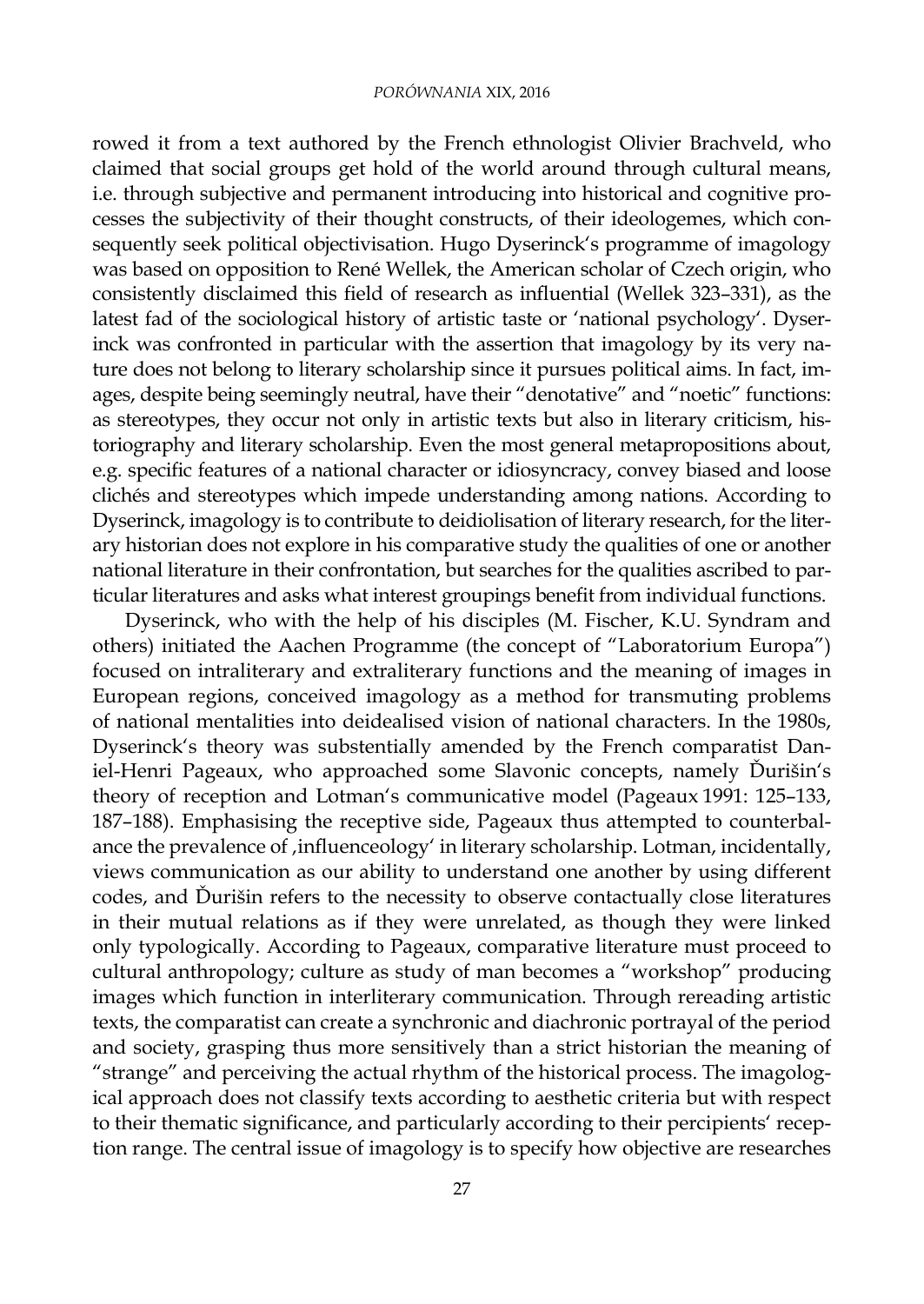into relations between cultural works and social structures in concrete space and time. The textual analysis of the image of a stranger proceeds methodically from determining great binary oppositional structures through identifying big thematic units up to the linguistic level, which, too, depicts "otherness" through words. What has not been tackled so far is the "insoluble" problem of the "truthfulness" of the stranger's image, because, always representing someone, it is a substitute for someone, while the main priority is assigned to ideas and ideological systems which control "the image of a stranger". Thus imagology serves as a methodological starting point for producing alternative history of literature, with respect to its imagery. Whereas previous researches were characterised by scholarly exclusivity, with only one approach to reading the text, imagology claims the right of creating "brickolage" and layering methodological procedures by following from purely aesthetic analyses to historical and culturological research. The literary historian then has to abandon the ideal of objectivity, which has often been sought only in the text (positivists, structuralists, phenomenologists, communicationists, etc.); the results of his "reading" must always be compared with the given cultural and social conditions and referred to the past as well as to the present-day needs.

In the last twenty years, imagology has evolved into two streams: towards literary research and towards anthropological analysis of the history of mentalities. In the former concept, imagology remains a specific method of literary analysis where, under the influence of the methods of new historism and intercultural communication, the work of literature is conceived as a form of social interaction. Literature as a historical and cultural construct is not shaped only by authors but also by the societal discourse which likewise produces literary stereotypes. Therefore imagology examines the origin of the function and structural mechanisms of theses stereotypes which manifest the qualities of nations and ethnical or other groupings. In the monumental publication *Imagology. The Cultural Construction and Literary Representation of National Characters* (2007), its editors Manfred Beller and Joep Leerssen define individual terms and categories of the imagological method from the point of view of their natural diversity, such as literary stereotype (autostereotype as a group's own established notion of itself; heterostereotype as notion related to the "others"); literary image; topos; cliché; national symbol etc.

In the latter concept imagology was inspired by the works of respected ethnologists and theorists of nation: Ernest Gellner; Anthony D. Smith; Benedict Anderson; and further, by the theory of ethnoimage of the Dutch scholar Joep Leersen, who conceives imagology as research into imagems, i.e. differentiated national images offering pluralist interpretational possibilities within one stereotype. Astrong stimulus for the study of ethnoimages is also represented by the imagological concept of the Iranian semiotician Bahman Namvar Motlagh, who percieves stereotype as a form of canonised literary image prevailingly determined by sociological standpoints and therefore, on the whole, she regards imagology as apartial component of ethnopsychology.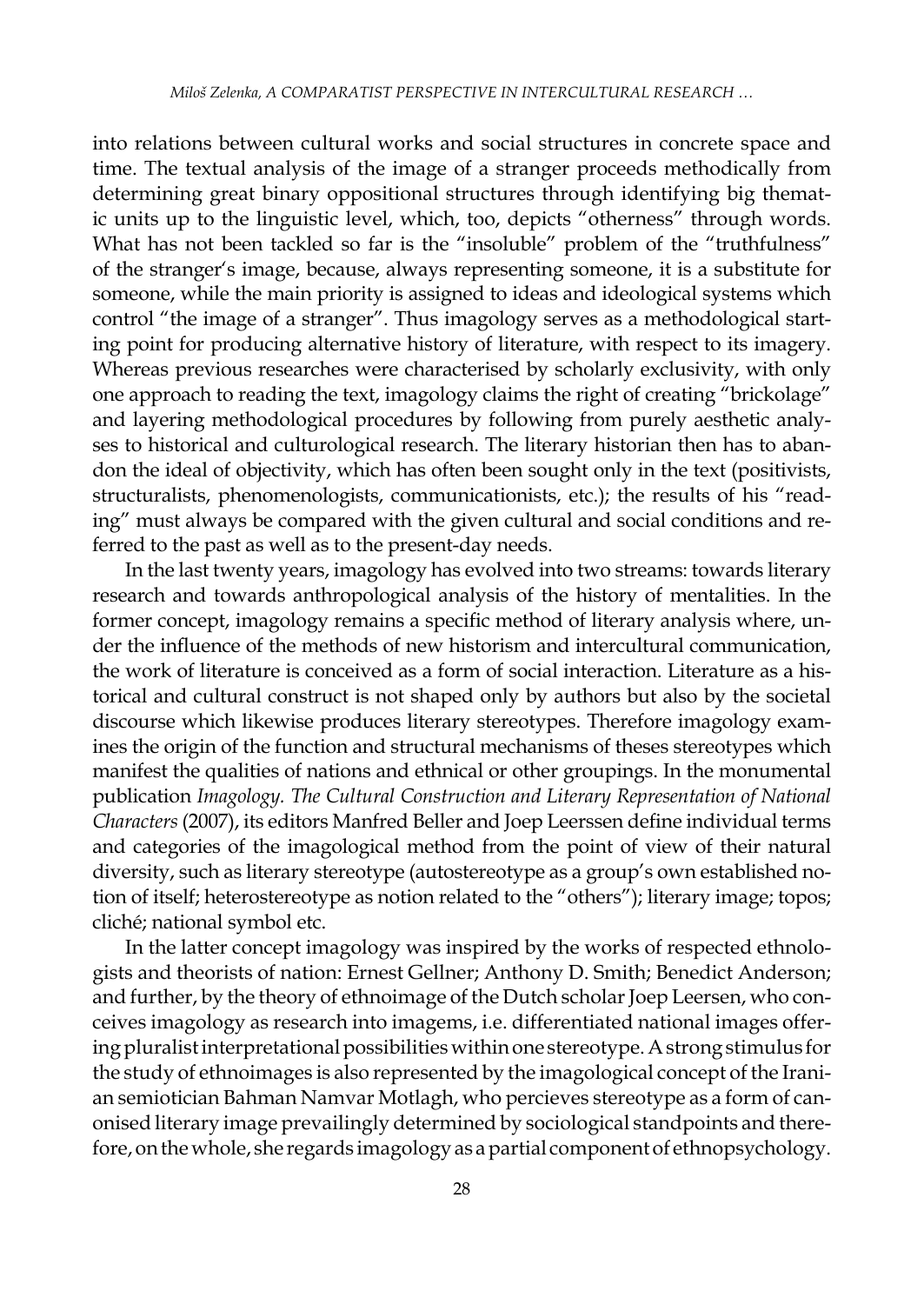#### *PORÓWNANIA* XIX, 2016

As a result of new rapprochement between sciences and humanities, the subject of imagology is widened by the study of the images of animals and things in culture, irrespective of the streams and concrete application of contemorary imagology. That is why a new concept of imagology becomes consolidated as an interdisciplinary branch of cultural and literary comparative studies whose main focus remains enquiry into "otherness", not inly in the form of national and ethnic stereotypes but also literary images in biological, sexual or material heterogeneity. After 1989 the imagological reflections from the Anglo-Saxon world and Western Europe penetrate into Slavonic-nonSlavonic surroundings of Central and Eastern Europe, namely to regions featuring a specific, ethnic and national as well as religious situation. Apart from bringing about the danger of open politicisation of imagological method, the new perspective introduces other methodological problems, specifically the link between aesthetic value and the character of the national image viewed from its aesthetic delimitation. Another issue is related to the general validity and adequacy of transferring the terminology and semantics of imagological concepts, invented mainly in the French-German confrontation, to Central Eastern Europe where the image of "neighbour" was structurally shaped in different conditions.

The last AILC congresses view comparative studies as an attacking, "aggressive" discipline, or a thematic area which proclaims itself as an apparent and alternative theory of literature (Janaszek-Ivaničkova 333–341). The microscopic dismantling of the so far widespread themes is balanced by a call for new "universality", culminating the methodological movement through which comparative literary studies acquires the nature of "absolute literature", which, by means of its method and study field, geographically and nationally exceeds the set borders and widens its cognitive horizons. Current situation of "comparative studies under discussion", whose aim is to adequately come to terms with the consciousness of the world's multicultural nature, gives clear signals that under the surface of the idea of a prolonged progress of the developing literary critical methodologies there is a hidden, sometimes even chaotic movement spread out to sides, numerous semantic tensions, where nothing stays forgotten and mechanically surpassed, where individual pieces of knowledge get just eliminated, over-stratified and mutually crossed. By the way, "progress" or line of development in the field of comparative studies is not so much given by the generation of the so far unknown categories: what happens is rather a restructuralisation and a different functional loading of current terms which, through new naming and inclusion into non-traditional relations, acquire a new meaning. It is evident that modern comparative studies was, in this period, developing from investigation of interliterary correspondences and reception dependencies of individual national literatures through interdisciplinary study to the so-called transcultural investigations, i.e. to cultural anthropology and culturological criticism. In the era of poststructural performances it is possible to detect, in spite of common starting points, two developmental lines - mutually competing and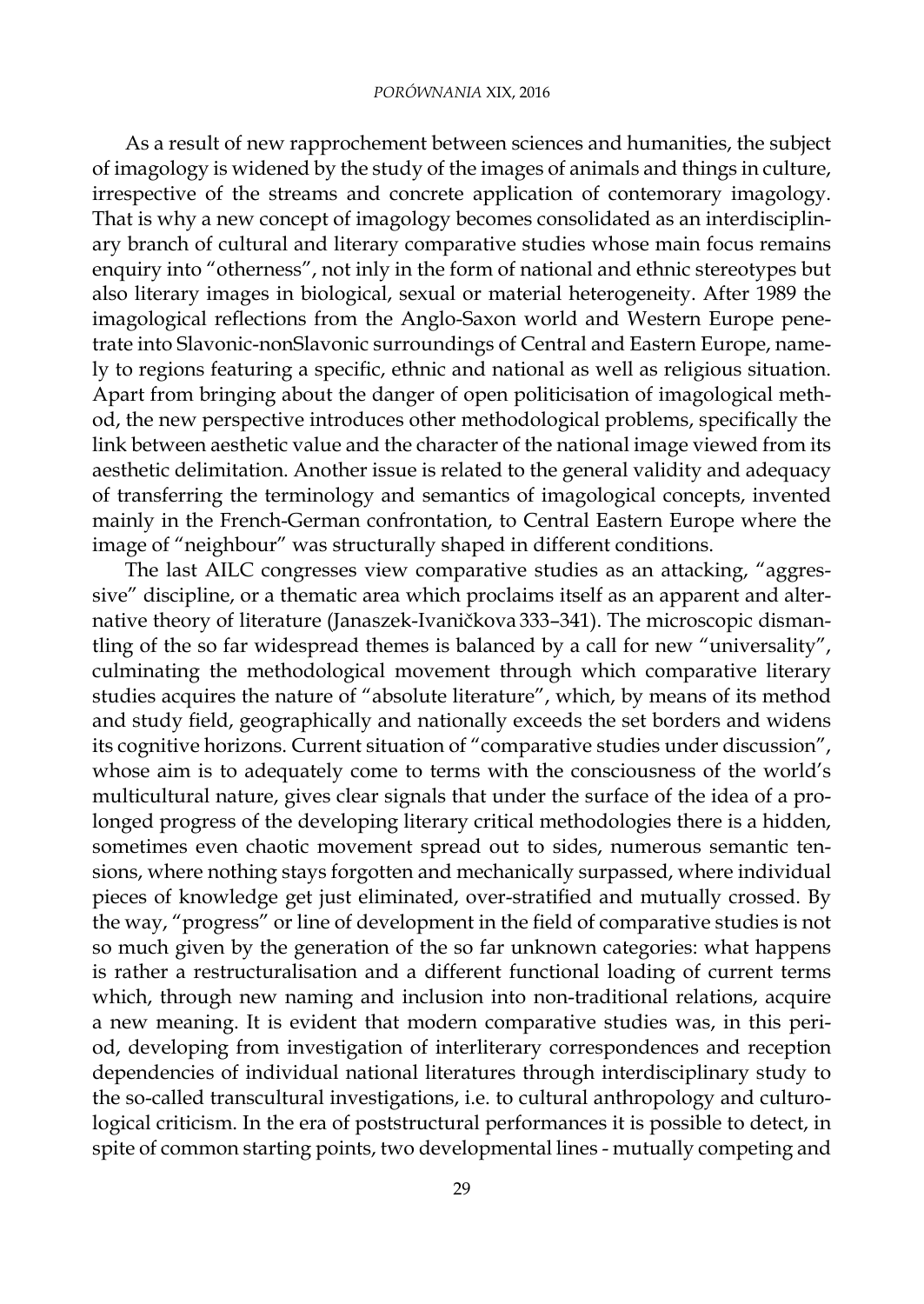complementarily interconnected: the intertextual and the cultural-analytical comparative studies (Šeleva 21–30). While the first of them applies the issue of dialogism and innovated reception aesthetics, giving preference to the act of interpretation of (inter)text, in which it studies transformation mechanisms and immanent structural rules, the second line connects textual reality with the investigation of intercultural dialogue, multiculturalism and the philosophy of culture, most often through hermeneutic impulses which, in various intensity, determine new theoretical acts (gender studies, cultural studies, imagology, emigrantology, postcolonial criticism, etc.).

It can be concluded that intercultural comparative study and imagology represent a functional link between traditional philology and area researches, which may contribute to more precise identification and understanding of the world at a watershed from the very cultural and aesthetic perspectives. At the same time, intercultural comparative study and imagology confirm a definite withdrawal from formalist-structuralist theories for the sake of anthropology and culturological study. It is a transition from ontological concept to epistemological delineation of comparative study which may become the last "chance" for literary scholarship as it aspires to be the imaginary "pangramatology" of humanities.

## BIBLIOGRAPHY

Bakuła, Bogusław. *Historia i komparatystyka*. Poznań: Poznańskie Studia Polonistyczne, 2000.

Bassnett, Susan. *Comparative Literature. A Critical Introduction.* Blackwell: Oxford UK & Cambridge, 1993.

- Beller, Manfred, Leerssen, Joep, eds. *Imagology. The cultural construction and literary representation of national characters. A critical survey.* Amsterdam – New York: Rodopi, 2007.
- Dolinar Darko, Juvan Marko, eds. *Primerjalna književnost v 20. stoletju in Anton Ocvirk.* Ljubljana: Založba ZRC SAZU, 2008.
- Dolinar Darko, Juvan Marko, eds. *Writing Literary History. Selected Perspectives from Central Europe.*  Frankfurt am Main: Peter Lang Verlag, 2006.
- Dyserinck, Hugo. "Zum Problem der "images" und "mirages" und ihrer Untersuchung im Rahmen der Vergleichenden Literaturwissenschaft"*. Arcadia* 1 (1996). P. 107–120.
- Dyserinck, Hugo. Komparatistische Imagologie jenseits von "Werkimmanenz" und "Werktranszedenz". *Synthesis* 9 (1982). P. 27–39.
- Dyserinck Hugo, Syndram Karl Ulrich, eds. *Europa und das nationale Selbstverständnis. Imagologische Probleme in Literatur, Kunst und Kultur des 19. und 20. Jahrhunderts.* Bonn: Bouvier, 1988.
- Ďurišin Dionýz, Gnisci Armando, eds. *Mediterraneo. Una rete interletteraria. La Méditerranée. Un réseau interlittéraire. Stredomorie. Medziliterárna sieť*. Roma: Bulzoni, 2000.
- Fischer, Manfred. *Nationale Images als Gegenstand Vergleichender der Literaturgeschichte. Untersuchung zur Entstehung der komparatistischen Imagologie.* Bonn: Bouvier, 1981.
- Gellner, Ernest. *Nacionalismus.* Brno: Centrum pro studium demokracie a kultury, 2002.
- Gnisci, Armando*. Introduzione alla letteratura comparata.* Milano: Bruno Mondadori, 1999.